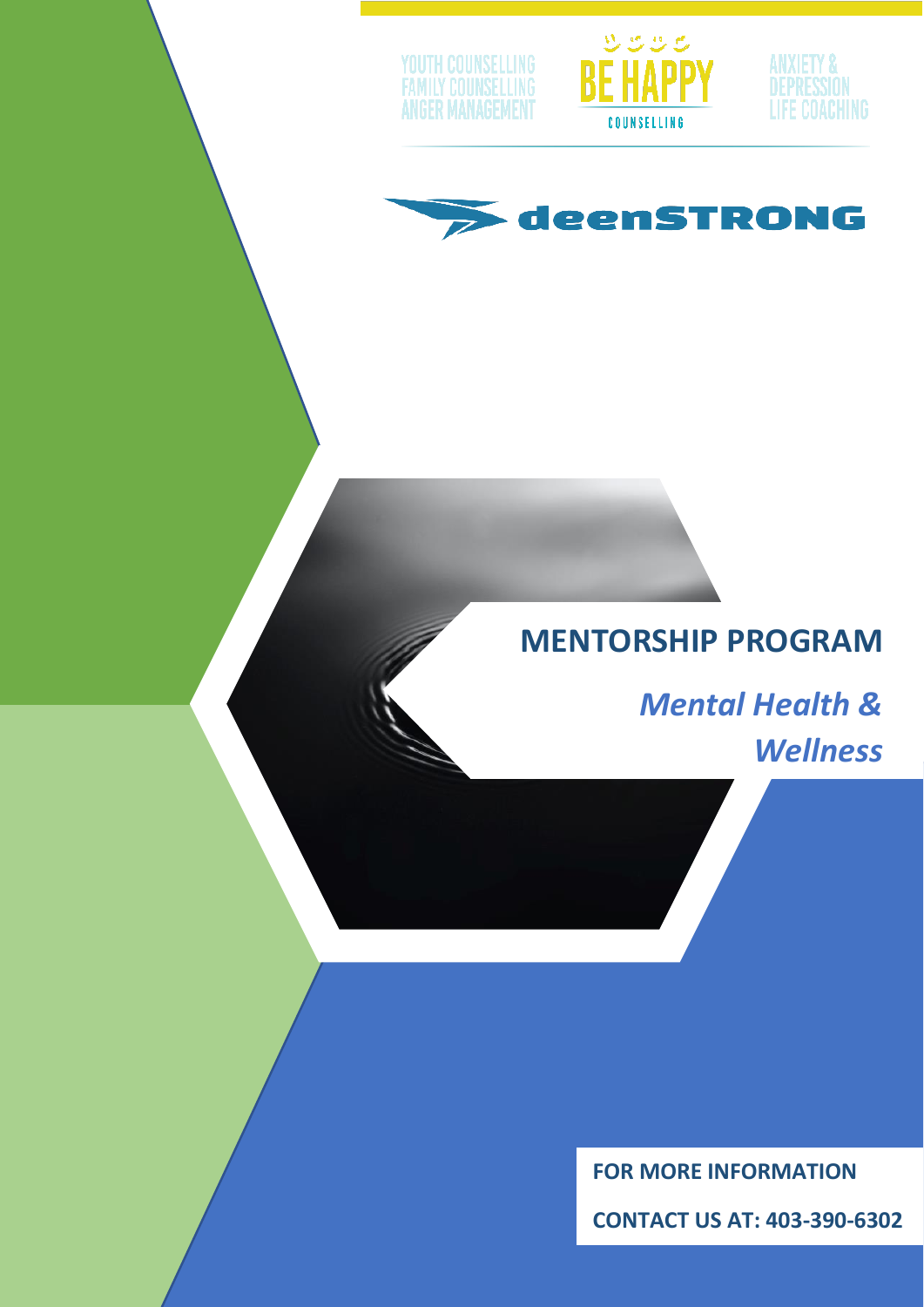## **Mission Statement:**

For the first time ever, Be Happy Counselling and The Deen Strong Foundation are collaborating to bring you a volunteer mentorship program. This initiative aims to provide essential support to young adults by directly matching them with mentors that can help them set goals and enhance their motivation. We strive to empower our young community members by giving them opportunities to develop a growth mindset, become solution focused, and explore their skills and strengths. Our mentors will hold weekly individual sessions with mentees to create preventative plans of action and ensure they have a sense of accountability, which will push them to stay on track with their established goals.

We envision a community that is well equipped to recognize and overcome challenges. We value the dignity of those we serve, and our mentors will always treat them with respect and compassion. Our commitment to the wellness of individuals, families, and the community through support and education has never been stronger.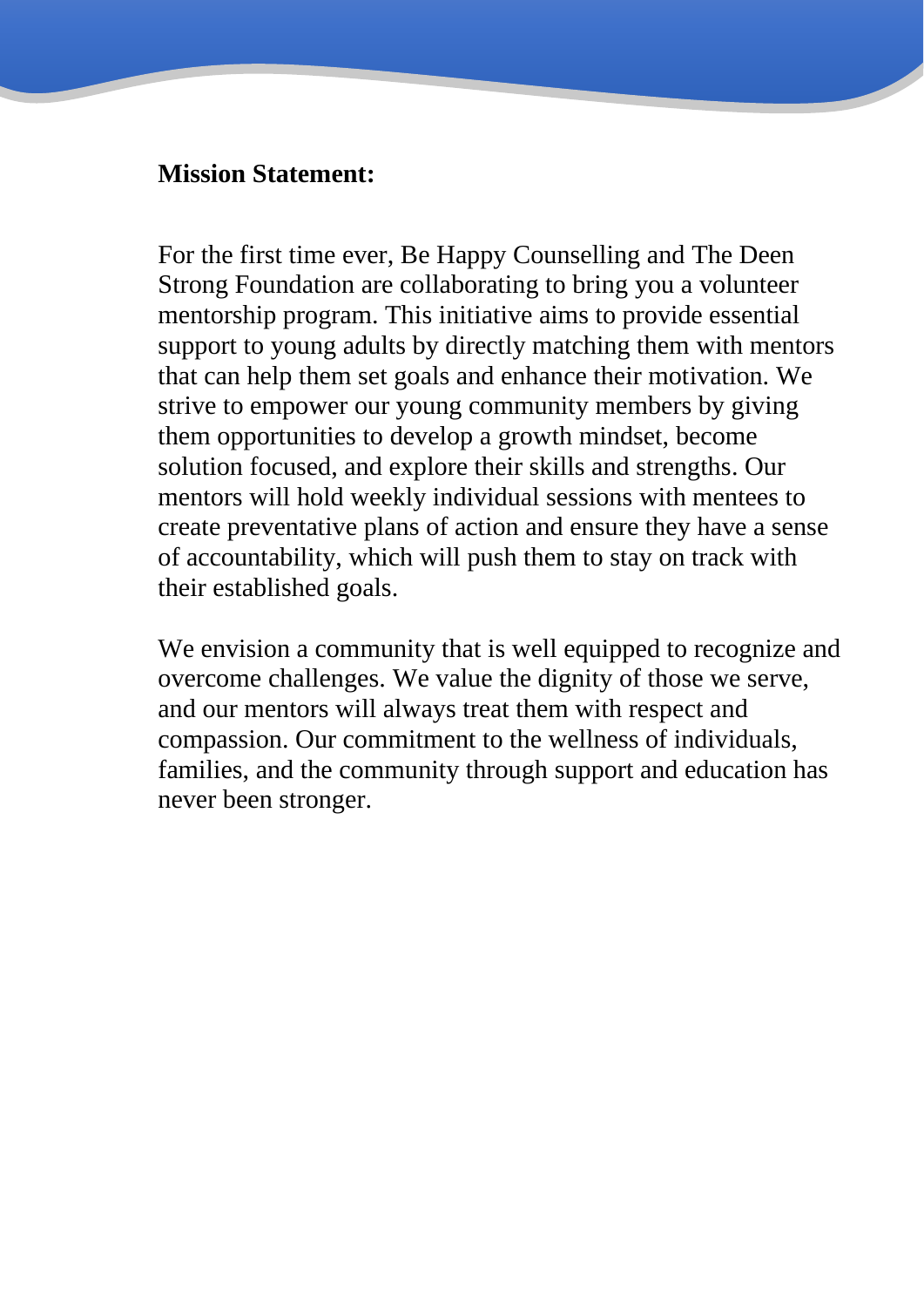# **What is mentorship?**

Mentorship is a relationship that is built on trust and friendship between a mentor (adult) and mentee (youth). This relationship can be life changing for both parties and effective overall towards behavioral and motivation enhancement. However, mentoring is only impactful if the program is well planned, and if the relationship is founded on trust and proper support.

# **What is a mentor's role?**

- $\triangleright$  To help mentees build positive attitudes, thoughts, feelings, and beliefs.
- $\triangleright$  Take the time to build the relationship, become a trusted friend, and always maintain trust.
- $\triangleright$  Let mentees guide the interactions by asking them what they would like to do.
- $\triangleright$  Gently support them through activities by giving feedback and encouragement.
- ➢ Practice active listening, give the mentee more time to talk.
- $\triangleright$  Do not push the mentee to talk about their personal issues until they feel comfortable.
- $\triangleright$  Help mentees build their own confidence, possibly by helping them learn or build on a skill (ex. Painting, running, web design).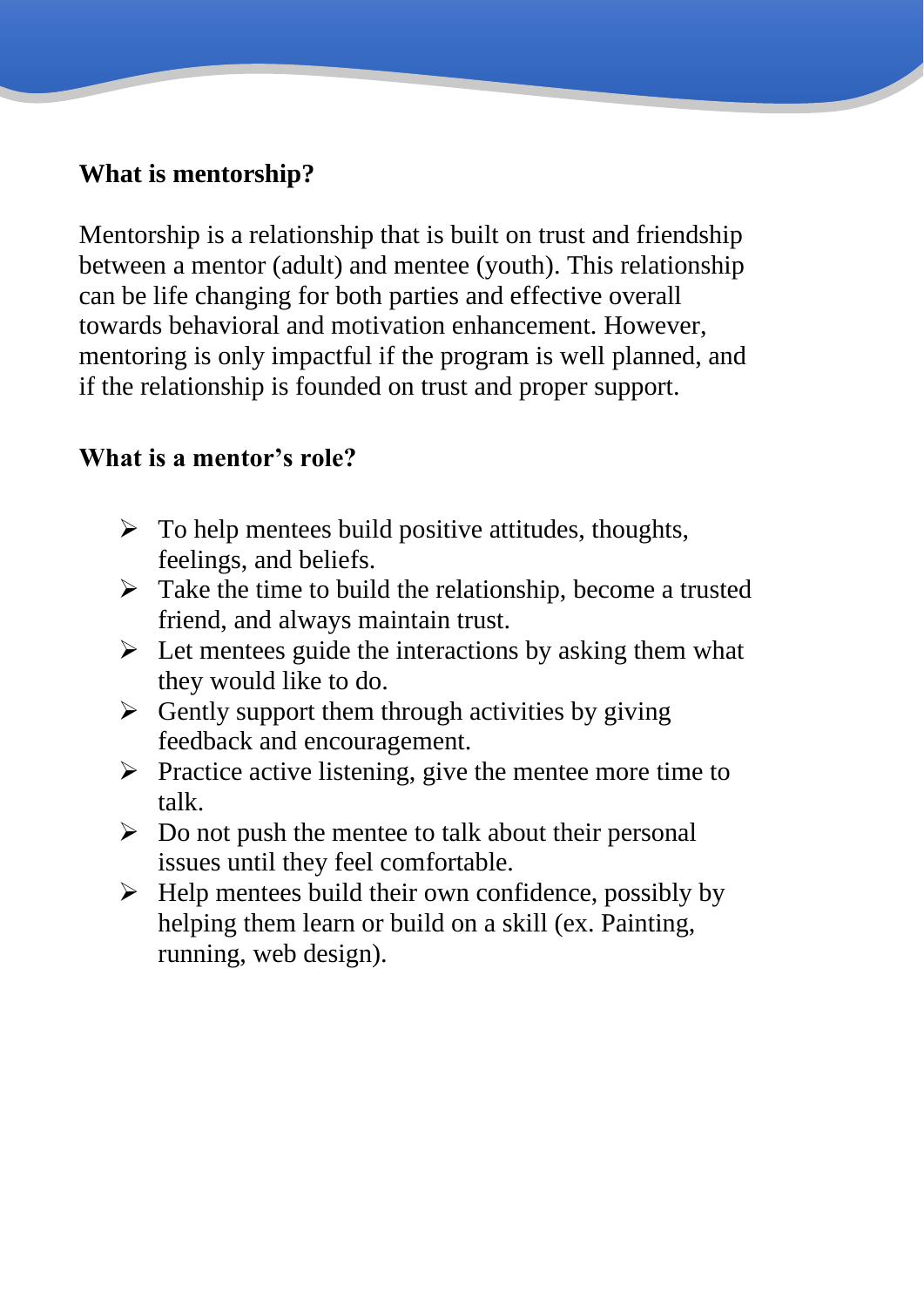## **What to avoid doing:**

- ➢ Tell mentees what they need to do during interactions.
- $\triangleright$  Give advice more than they listen.
- $\triangleright$  Focus on tasks to meet specific goals based on what they think mentees need.
- $\triangleright$  Push mentees to talk about issues or concerns in their life.
- ➢ Try to "fix" mentees' "problems".

# **How Long should Mentor and Mentees meet?**

Once a mentor and mentee are matched, the duration of time required for the mentorship program between both parties will be for one year. Generally, it would be advised that the mentor and mentee meet once a week for at least an hour. In some cases, a biweekly schedule may be more accommodating to the different schedules. However, in the case that biweekly meetings take place, the session period should be for two hours. Maintaining regular visits helps establish positive relationships between mentor and mentee, which increases the outcome success (Grossman & Rhodes, 2002).

Meetings should be face to face at an agreed upon location by the mentee's guardians. However, due to the current circumstance of COVID-19, the mentor and mentee may utilize online modalities to ensure safety. There are also activities that can be completed outside whilst maintaining the COVID-19 safety protocols and social distancing. Feel free to make use of different options that still accommodate the current circumstance of the pandemic.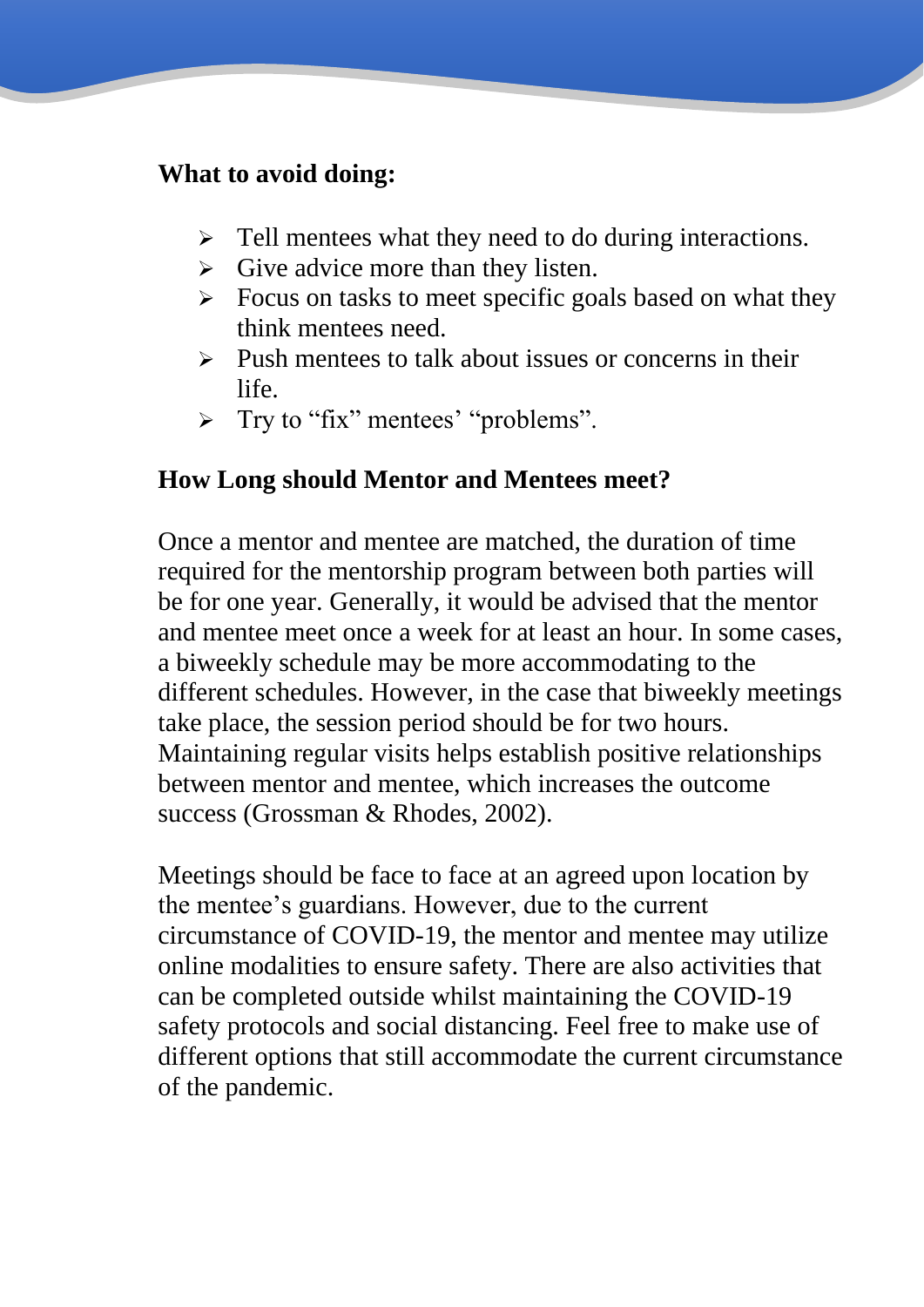# **Process**

Once the volunteer package is approved by management, the mentor is matched with a mentee. The family will be informed of the mentor's background that was provided in the registration and interview process. After guardian permission, the family's contact information will be provided to the mentor to establish the initial meeting with the mentee. It is the mentor's responsibility to reach out to the family and introduce themselves. It is advised that the mentor touch base with the guardians to gather background information about the mentee as well as set up a schedule that satisfies both parties. For all activities that the mentor intends to engage in with the mentee, guardian permission is required.

# **Maintenance**

Prior training and overview of the program will be provided before the mentor and mentee begin the mentorship process. This training will be conducted by clinical counsellors that will guide the mentors in the basic process of setting goals, establishing positive mentor-mentee relationships, and how to develop a growth mindset.

Once the mentorship program begins, the mentor will be expected to meet once a month with the mentorship management team. This meeting will examine the mentor's progress with the mentee. The monthly meeting will also give mentors an opportunity to discuss challenges and successes as a group.

It is advised that the mentors also maintain continuous communication with the guardians. The guardian's feedback and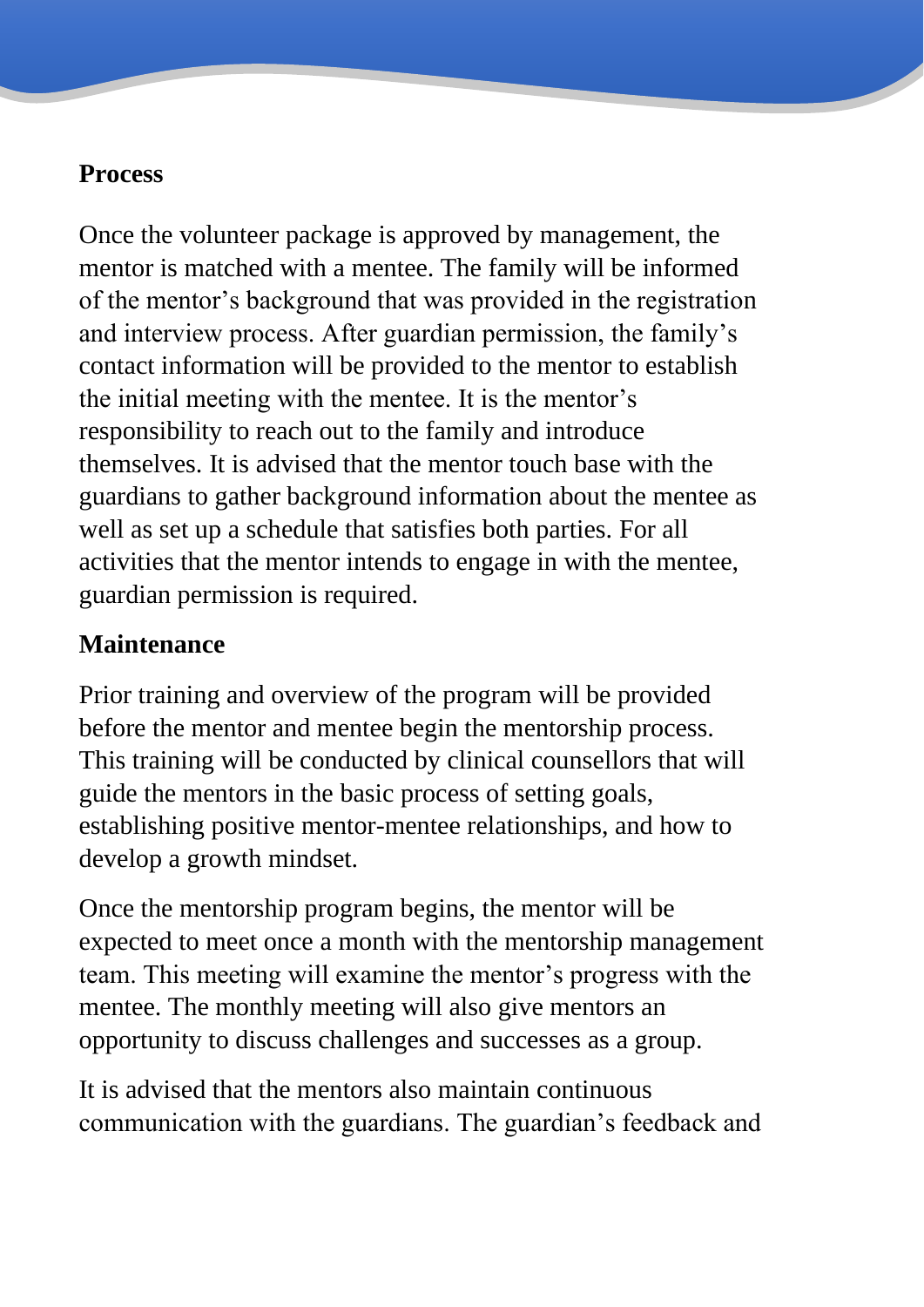observations can be imperative to the success and strength of the mentor-mentee relationship and process.

# References

[Making a Difference: An Impact Study of BBBS. \(1995\)](https://www.issuelab.org/resource/making-a-difference-an-impact-study-of-big-brothers-big-sisters-re-issue-of-1995-study.html)  [Grossman, Jean. Tierney, Joseph. Public/Private Ventures](https://www.issuelab.org/resource/making-a-difference-an-impact-study-of-big-brothers-big-sisters-re-issue-of-1995-study.html)

[Stand by Me: The Risks and Rewards of Mentoring Today's](http://www.hup.harvard.edu/catalog.php?isbn=9780674016118)  [Youth](http://www.hup.harvard.edu/catalog.php?isbn=9780674016118) by Jean E Rhodes

[Grossman, Jean and Rhodes, Jean. \(2002\). The Test of Time:](https://www.rhodeslab.org/files/testoftime.pdf)  [Predictors and Effects of Duration in Youth Mentoring](https://www.rhodeslab.org/files/testoftime.pdf)  [Programs.](https://www.rhodeslab.org/files/testoftime.pdf)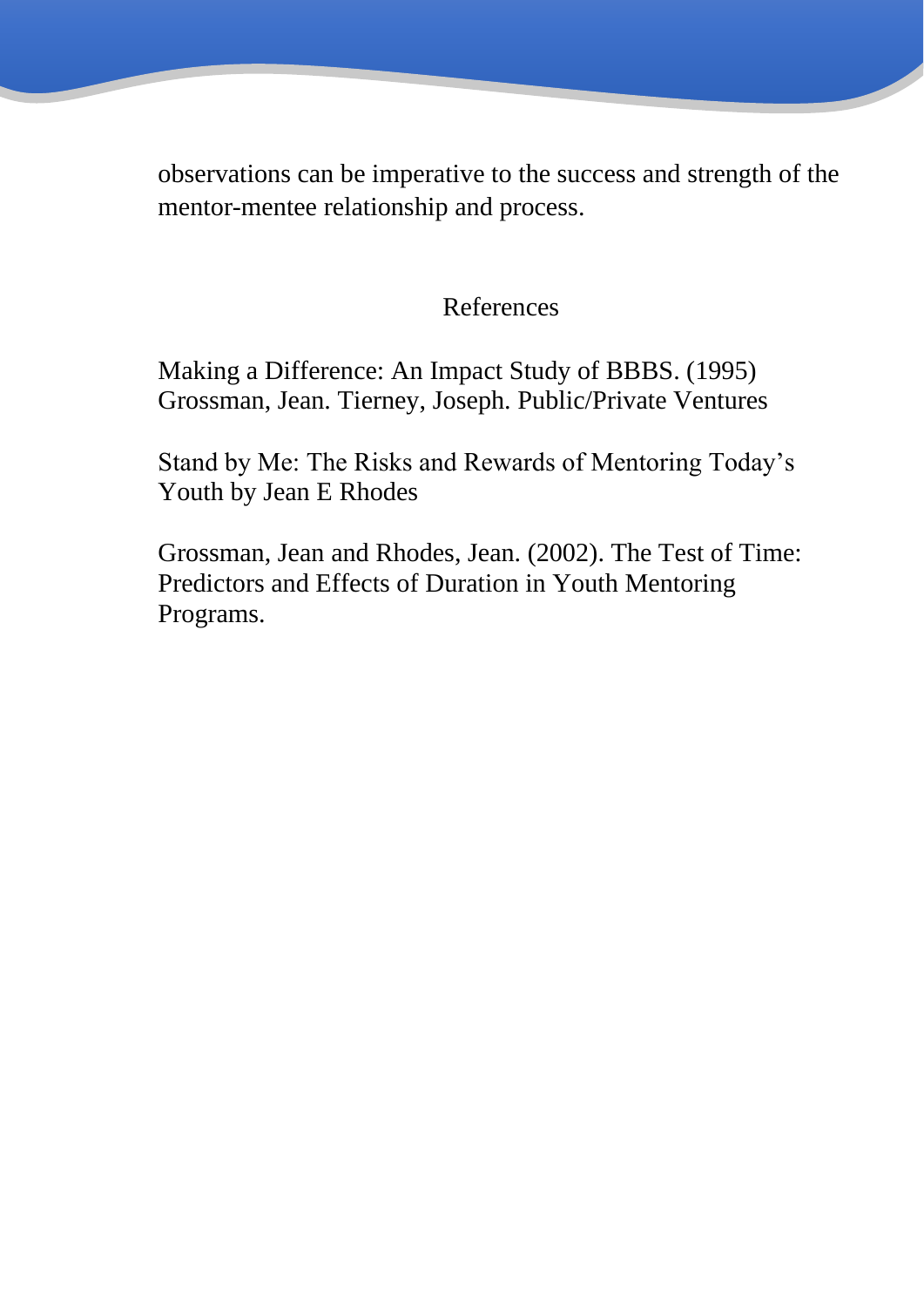



#### **Be Happy Counselling Volunteer Non-Disclosure Agreement**

#### **Confidentiality**

Confidentiality means that the Be Happy Counselling Volunteers have a responsibility of safeguarding information obtained during mentoring. Employees and volunteers of the Be Happy Counselling will have access to confidential information, both written and oral, in the course of responsibilities. All interactions that take place are considered confidential. This includes requests by telephone, all interactions in-person and virtually, any scheduling or appointment notes, all meeting content records and any progress notes that are taken during your mentoring.

I acknowledge that I shall strictly follow these terms and conditions of continentality obligations:

> 1. All information and documents that I have knowledge of or access to throughout my volunteering with

the organization are strictly confidential.

2. I agree that all information acquired through my volunteering with the agency will be remain confidential, and not to disclose any information except as authorized in the course of my volunteering or by law. I acknowledge that such information is not to be altered, copied, interfered with or destroyed, except upon authorization and in accordance with the policy of the organization. I will not discuss such information with any party, nor will I participate or permit the obtaining or release of such information.

3. I agree to never discuss the identification information of a client/mentee, their file or any detail therefore with anyone other than a member of the organization.

#### *Confidentiality Breach:*

1. Confidentiality does not apply to cases that involve legal proceedings that may issue a court order(s).

2. Confidentiality does not apply to cases of disclosed or suspected abuse and/or neglect of children. This information will be reported to protective services and appropriate authorities.

3. Confidentiality does not apply to cases of disclosed or suspected abused and/or neglect of the elderly and the disabled. This information will be reported to appropriate authorities.

4. Confidentiality does not apply to cases of potential harm to self. This information will result in protective measures being taken and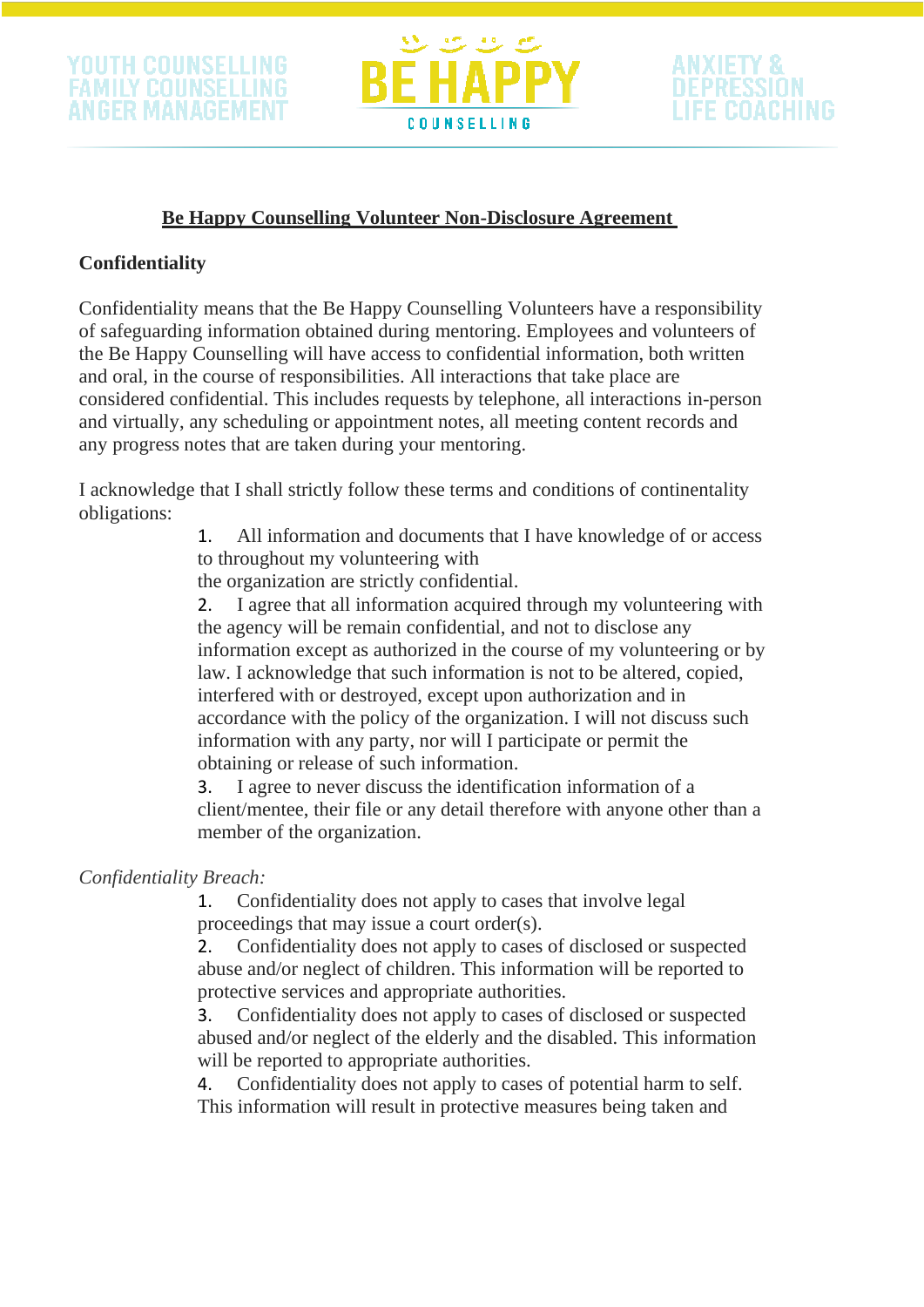

your family members or others who can help provide protection will be contacted.

5. Confidentiality does not apply to cases of potential harm to others. This information will be reported to appropriate authorities.

6. Confidentiality may not apply to cases involving a minor child. In such cases, the mental health professional may advise a parent, managing conservator or guardian of a minor, with or without minor's consent.

7. There may be times when the mentor consults with outside sources about cases. In these cases, no personally identifiable information will be used to discuss this case. However, discussion topics will be used in order to ensure the mentor is giving the best assistance possible. The persons with whom the mentor discuss cases with are legally bound to keep information confidential.

**I have read the above information. I understand the nature and limits of confidentiality and I agree to these terms.**

**Volunteer:**

Printed Name Date

\_\_\_\_\_\_\_\_\_\_\_\_\_\_\_\_\_\_\_\_\_\_\_\_\_\_\_\_ \_\_\_\_\_\_\_\_\_\_\_\_\_\_\_\_\_\_\_

Signature Date

\_\_\_\_\_\_\_\_\_\_\_\_\_\_\_\_\_\_\_\_\_\_\_\_\_\_\_\_ \_\_\_\_\_\_\_\_\_\_\_\_\_\_\_\_\_\_\_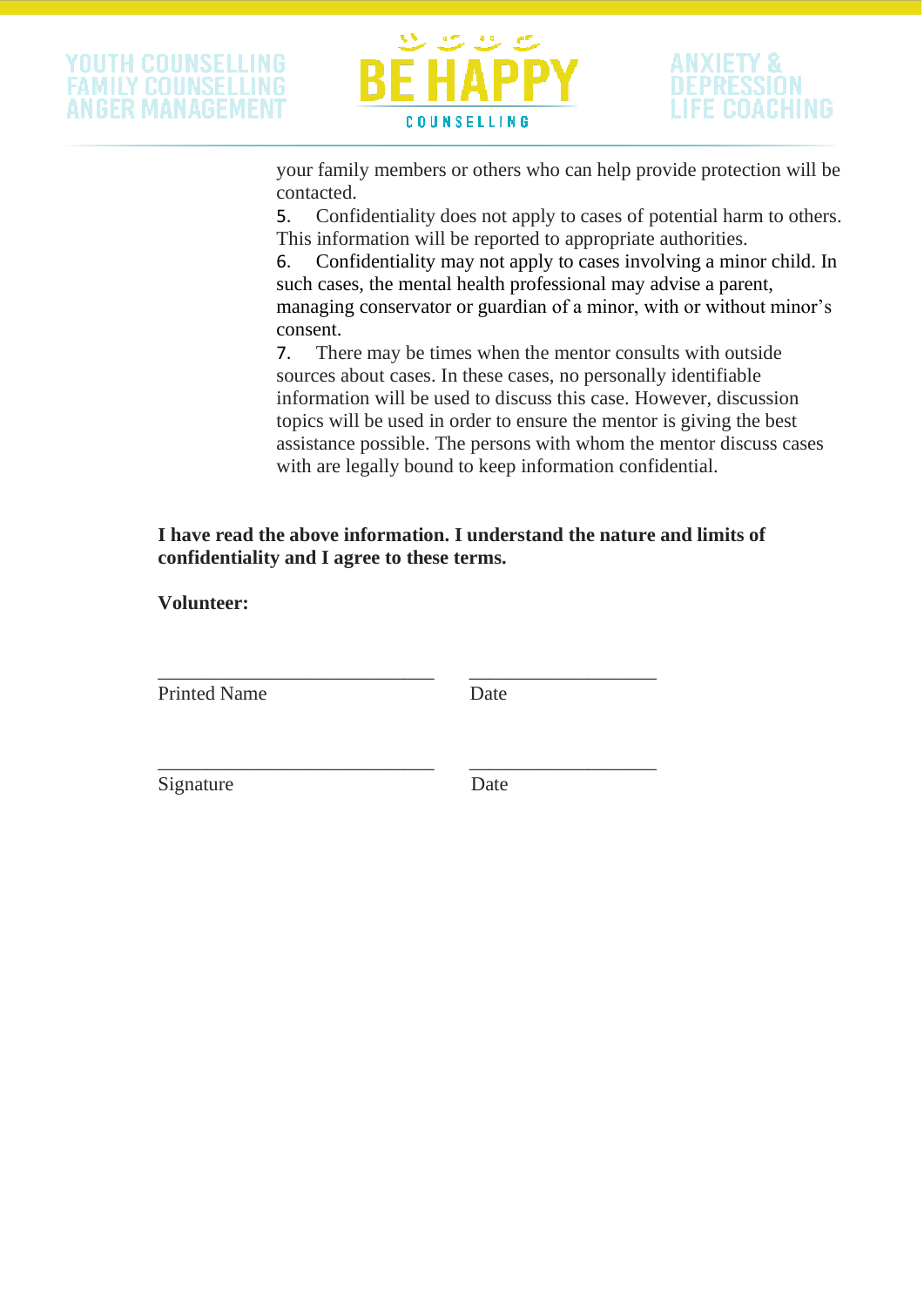



# ANXIETY &<br>DEPRESSION **LIFE COACHING**

# **BHC Staff Emergency Contact Form**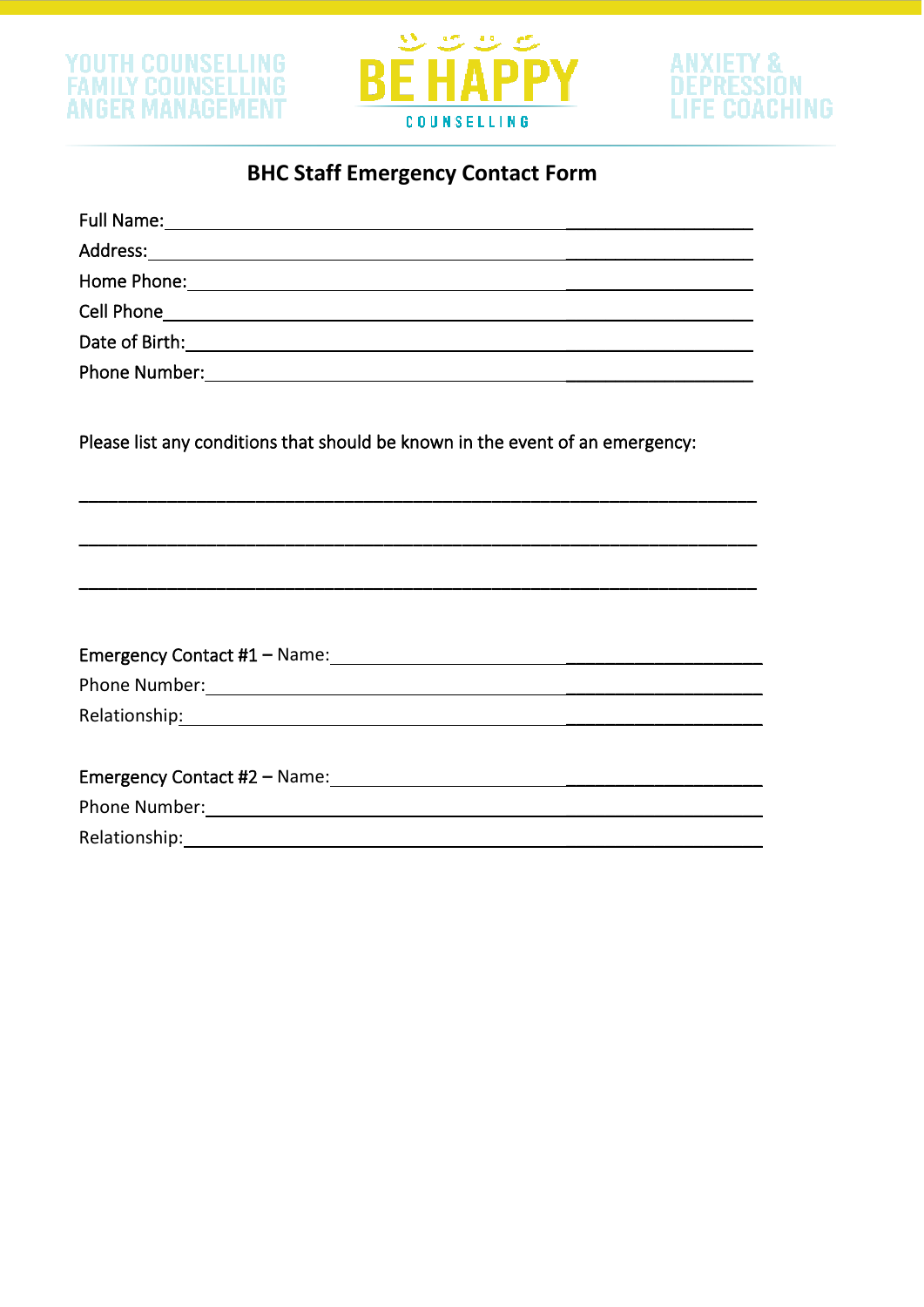



## **Declaration of Criminal Record Check (CRC) and Intervention Record Check (IRC)**

The Be Happy Counselling requires a satisfactory Intervention Record Check (IRC) and Criminal Record Check (CRC) prior to an employee/volunteer working alone in the Agency. New employees/volunteers who have not yet produced clear IRC's and CRC's will be asked to not work or to work under direct and constant supervision (i.e., never alone). If staff are working in programs prior to receipt of clear checks, they are required to complete this disclosure and declaration. In the event that a record that has not been declared reveals a not clear status, this may lead to immediate termination of employment.

In addition, should you be charged with a criminal offense or be the subject of a Child and Family Services investigation while employed by Be Happy Counselling you are obliged to IMMEDIATELY inform the Agency. Failure to do so shall result in disciplinary action up to and including termination. Your signature below indicates that you agree to adhere to this policy.

#### **CLEAR RECORD CHECKS**

| To my knowledge, I | have |
|--------------------|------|
| declare that:      |      |

- I do not have a criminal record and my Criminal Record Check (CRC) will indicate this.
- I have never been in a position to put a child at risk or to be perceived as putting a child atrisk and my Intervention Record Check (IRC) will indicate this.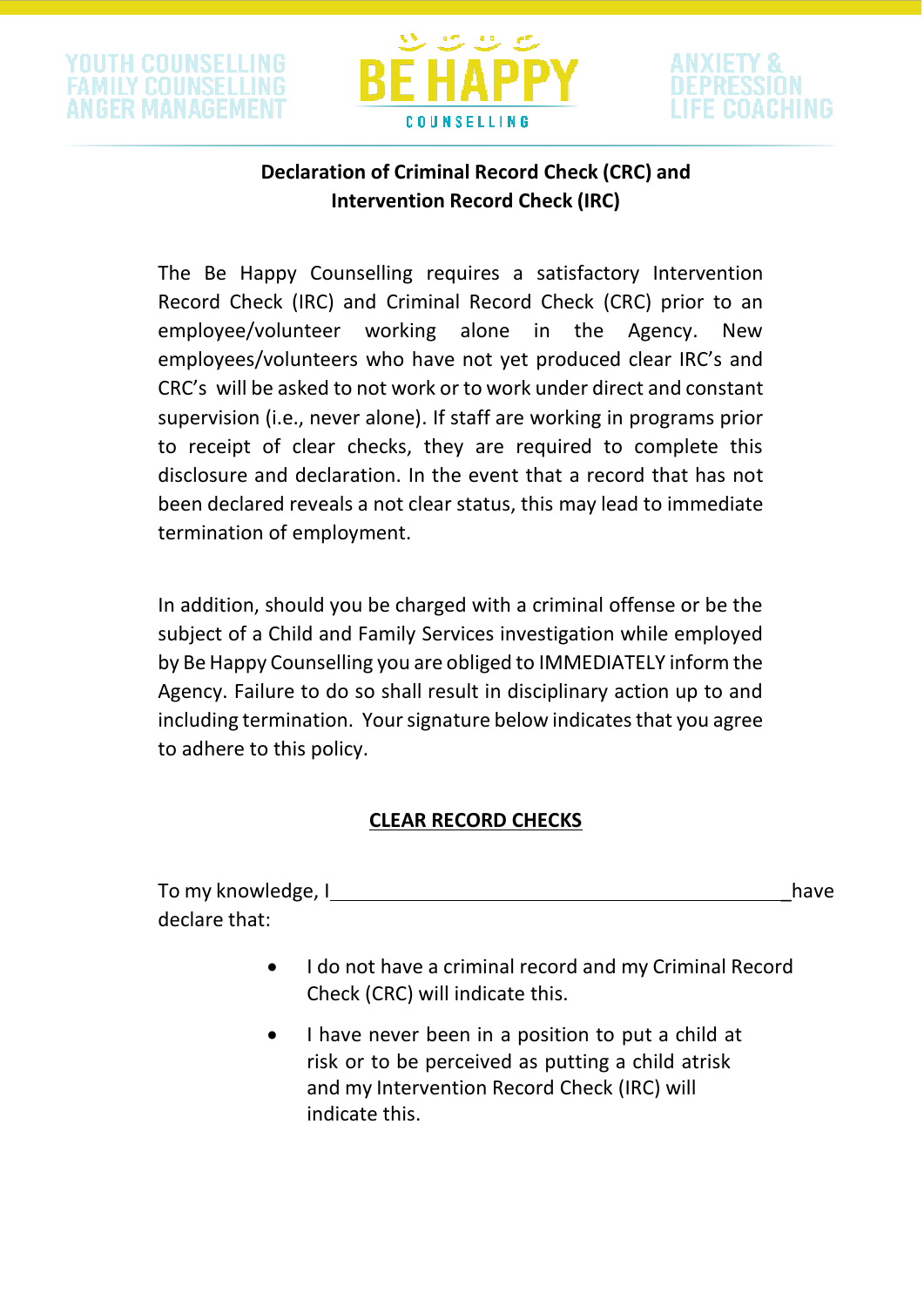



# ANXIETY &<br>Depression<br>Life Coaching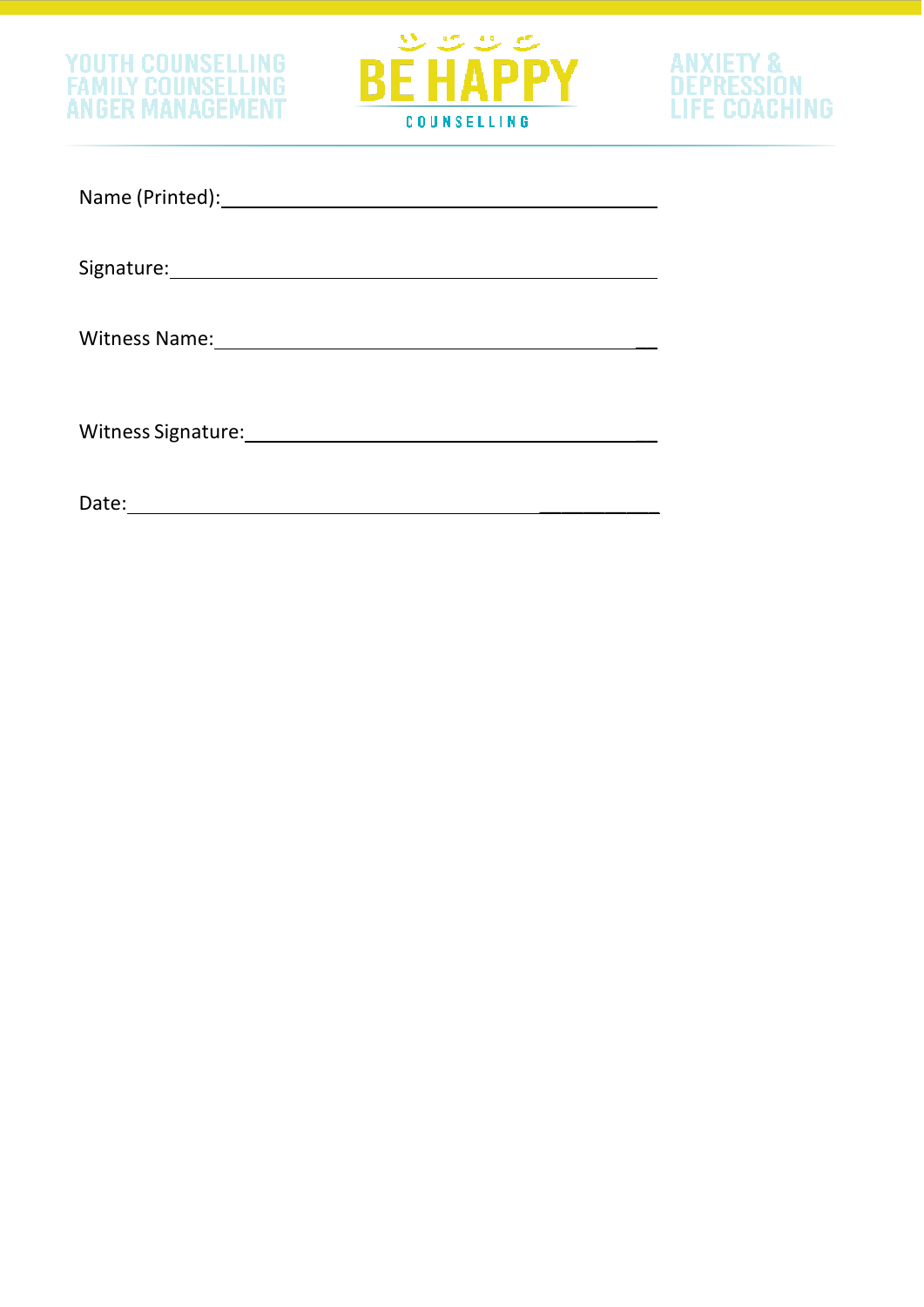





## **DECLARATION OF A CRIMINAL RECORD OR CHILD INTERVENTION RECORD**

I, the contract of the contract of the contract of the contract of the contract of the contract of the contract of the contract of the contract of the contract of the contract of the contract of the contract of the contrac that the following past offences will appear onmy Criminal Record Check and/or Intervention Record Check:

If you have past offences, please state them below along with the year of their occurrence:

| <b>OFFENCE:</b> | <b>YEAR OF OFFENCE:</b> |  |  |
|-----------------|-------------------------|--|--|
|                 |                         |  |  |
|                 |                         |  |  |
|                 |                         |  |  |
|                 |                         |  |  |

Name (Printed):

Signature: <u>\_\_\_\_\_\_\_\_\_\_\_\_\_\_\_\_\_\_\_\_\_\_\_\_\_\_\_\_\_\_\_\_\_\_\_</u>

Witness Name:

Witness Signature:

Date: \_ \_\_\_\_\_\_\_\_\_\_\_\_\_\_\_\_\_\_\_\_\_\_\_\_\_\_\_\_\_\_\_\_\_\_\_\_\_\_\_\_\_\_\_\_\_